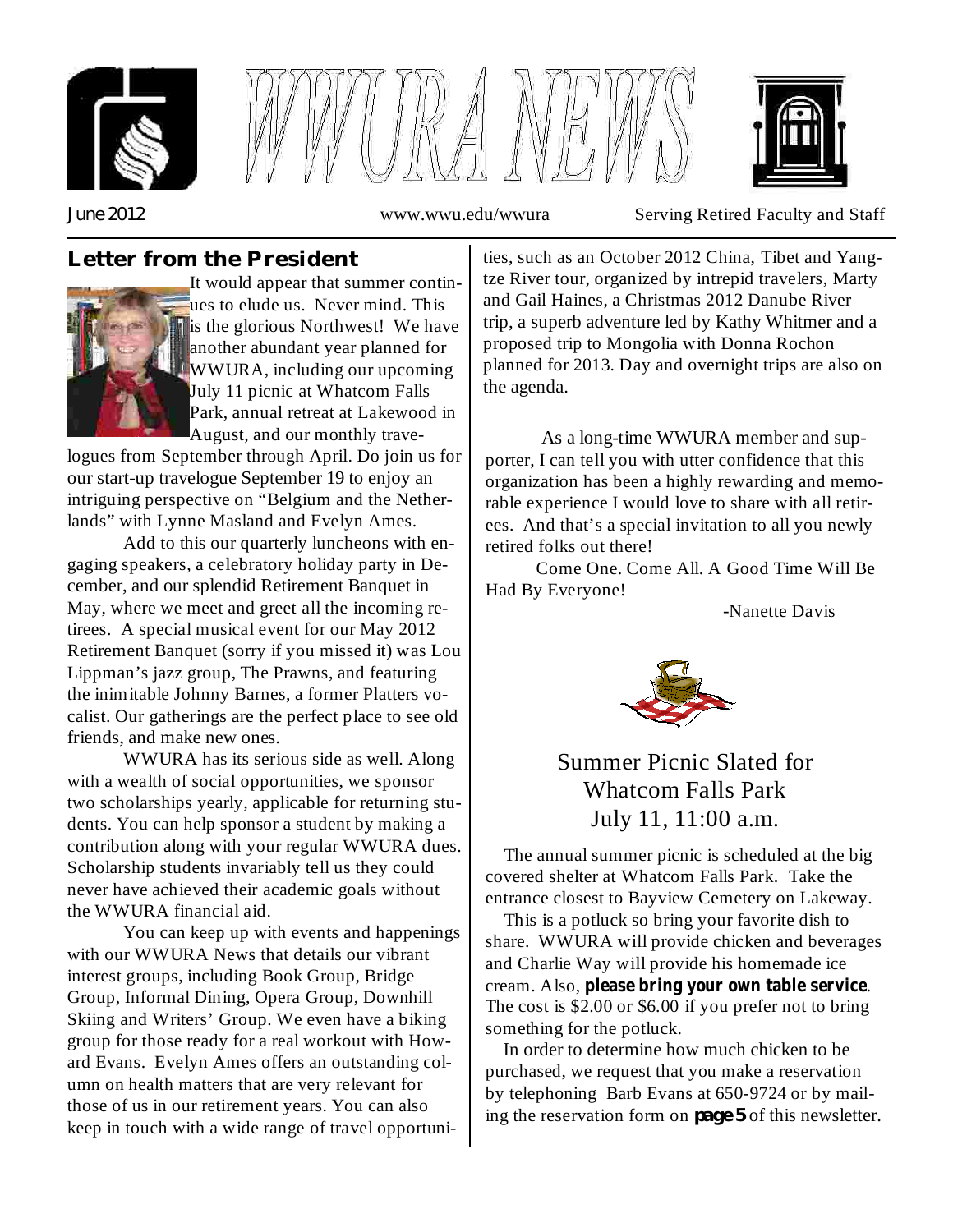#### *June 2012 Health Notes by Evelyn Ames*

#### **Food Additives: What? Why? Benefits/Risks? Part 1**

In simple terms, food additives are any substances used in the production, processing, treatment, packaging, transportation or storage of food. The legal definition is "any substance the intended use which results or may reasonably result—directly or indirectly—in its becoming a component or otherwise affecting the characteristics of any food" (U.S. Food and Drug Administration). An additive listed as FDC means that it can be used with a food (F), a drug (D), and a cosmetic (C). Commonly used food additives include baking soda, salt, sugar, yeast, and vanilla.

Direct Additive: added to a food for a specific purpose in a food (e.g., aspartame added to diet drinks). Indirect Additive: becomes part of a food in trace amounts due to its packaging, storage, or other handling

(e.g., potato chip packages have antioxidants (e.g., BHT) in the packaging to prevent rancidity occurring in package. Food packaging manufacturers must prove to FDA that all materials coming in contact with food are safe before they are permitted for use in such a manner.

#### **Five main reasons additives are used in foods:**

- Maintain product consistency. Emulsifiers give products a consistent texture and prevent them from separating; stabilizers and thickeners give smooth uniform texture; and anti-caking agents help substances such as salt flow freely (e.g., guar gum, lecithin, pectin, alginates, mono- and di-glycerides). Foods: baked goods, cake mixes, salad dressings, ice cream, process cheese, coconut, table salt.
- Improve/maintain nutritional value. Vitamins and minerals (Vitamins A and D, Thiamine, Niacin, Riboflavin, Pyridoxine, Folic Acid, Ascorbic Acid, Calcium Carbonate, Zinc Oxide, and Iron) are added to many foods such as milk, flour, cereal and margarine to make up for those likely to be lacking in a person's diet or lost in processing. All products containing added nutrients must be labeled appropriately. Foods: flour, bread, biscuits, breakfast cereals, pasta, margarine, milk, iodized salt, gelatin desserts.
- Maintain palatability and wholesomeness. Preservatives are used to retard spoilage caused by mold, air, bacteria, fungi, or yeast, whereas antioxidants are preservatives that prevent fats and oils in baked goods, and other foods, from becoming rancid or developing an off-flavor (e.g., propionic acid, ascorbic acid, citric acid, butylated hydroxyanisole (BHA) and butylated hydrorxytoluene (BHT). Foods: bread, cheese, crackers, frozen & dried fruit, margarine, lard, potato chips, cake mixes, meat.
- Provide leavening or control acidity/alkalinity. Leavening agents that release acids when heated can react with baking soda to help cakes, biscuits and other baked goods rise during baking. Other additives help modify the acidity and alkalinity of foods for proper flavor, taste, and color (e.g., yeast, sodium bicarbonate, citric acid, fumaric acid, phosphoric acid, lactic acid, and tartrates). Foods: cakes, cookies, quick breads, crackers, butter, chocolates, soft drinks.
- Enhance flavor or impart desired color. Many spices and natural and artificial flavors enhance the taste of food. Colors enhance the appearance of certain foods to meet consumer expectations (e.g., spices, caramel, tumeric, aspartame and saccharin and other artificial sweeteners, cloves, ginger, fructose, FD&C Red No.40, monosodium glutamate, annatto, and limonene).
	- Foods: spice cake, gingerbread, soft drinks, yogurt, soup, confections, baked goods, cheeses, jams, and chewing gum.

Source for reasons for use in foods. http://www.nlm.nih.gov/medlineplus/ency/article/002435.htm

**What is a color additive?** It is any dye, pigment, or substance that can impart color when added or applied to a food, drug, or cosmetic, or to the human body. Colors may be used in foods, drugs, cosmetics, and certain medical devices such as contact lenses. Colors are added in foods to offset color loss due to storage or processing of foods and to correct natural variations in food color (e.g., FD&C Yellow #6 is used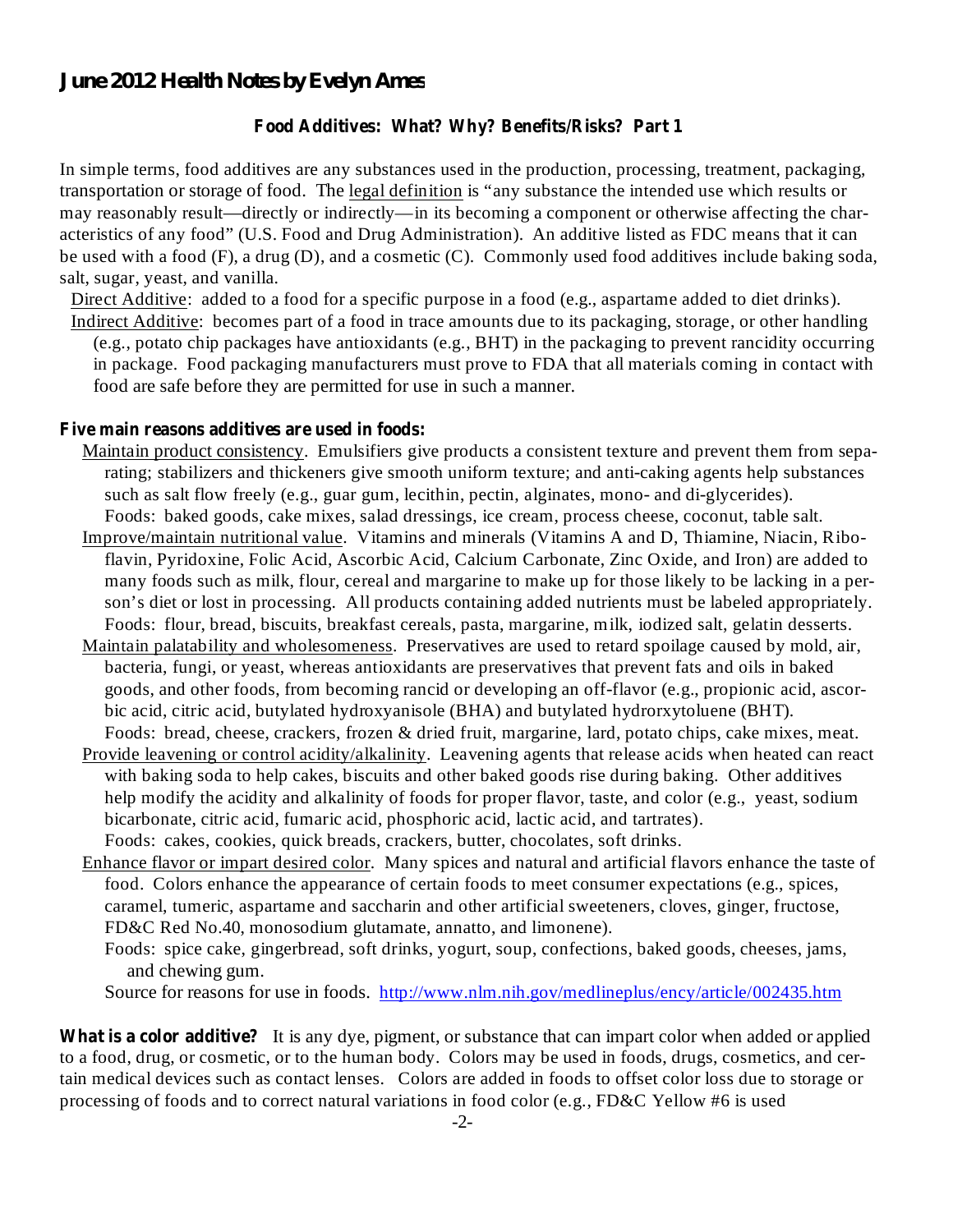in cereals, bakery goods, snack foods). Colors for use in foods are classified as certified or exempt from certification. Certified colors are human-made, with each batch tested by the manufacturer and FDA to ensure they meet strict specifications for purity. There are 9 certified colors approved for use in the U.S. FD&C Blue No. 1; FD&C Blue No. 2; FD&C Green No. 3; Orange B (restricted for use in hot dog and sausage casings); Citrus Red No. 2; FD&C Red No. 3; FD&C Red No. 40; FD&C Yellow No. 5; FD&C Yellow No. 6. Colors exempt from certification include pigments derived from natural sources such as vegetables, minerals, or animals (e.g., caramel color (heating sugar and other carbohydrates), beet powder (red colors); most colors exempt from certification must meet certain legal criteria for specifications and purity. Source: http://ecfr.gpoaccess.gov/cgi/t/text/textidx?c=ecfr&sid=3f6c9146ba54b1b84f17046e27197926&tpl=/ecfrbro wse/Title21/21cfr74\_main\_02.tpl

Artificial Sweeteners: "Artificial sweeteners are synthetic sugar substitutes but may be derived from naturally occurring substances, including herbs or sugar itself. Artificial sweeteners are also known as intense sweeteners because they are many times sweeter than regular sugar." "Some manufacturers call their sweeteners "natural" even though they're processed or refined, as is the case with stevia preparations. And some artificial sweeteners are derived from naturally occurring substances — sucralose comes from sugar" (http://www.mayoclinic.com/health/artificial-sweeteners/MY00073. The FDA currently approves Acesulfame potassium (Sunett, Sweet One), Aspartame (Equal, NutraSweet), Neotame, Saccharin (SugarTwin, Sweet'N Low), and Sucralose (Splenda). Possible health benefits and health concerns are reported at the mayoclinic site.

What are sulfites? "Sulfites are a group of sulfur-based compounds that may occur naturally or may be added to food as an enhancer and preservative. The FDA estimates that one out of 100 people is sensitive to the compounds. A person can develop sensitivity to sulfites at any time in life, and the trigger for the sensitivity is unknown. For a person who is sensitive to sulfites, a reaction can be mild or life threatening." In 1986, the FDA banned the use of sulfites on fruits and vegetables that are eaten raw, such as lettuce or apples. Regulations also require manufacturers who use sulfites in their processed products to list the compounds on their product labels. Although sulfites are no longer used on most fresh foods, they still can be found in a variety of cooked and processed foods. They also occur naturally in the process of making wine and beer." http://www.webmd.com/allergies/guide/sulfite-sensitivity. If concerned about allergy to sulfites, look on food labels for sulfur dioxide, potassium bisulfite or potassium metabisulfite, and sodium bisulfite, sodium metabisulfite or sodium sulfite.

Additional sources that provide comments and opinions about food additives:

http://www.fda.gov/Food/GuidanceComplianceRegulatoryInformation/GuidanceDocuments/FoodIngredient sandPackaging/ucm061846.htm

http://www.fda.gov/Food/FoodIngredientsPackaging/GenerallyRecognizedasSafeGRAS/GRASSubstancesS COGSDatabase/ucm084142.htm (pertains to the GRAS list—generally recognized as safe) http://www.fda.gov/Food/FoodIngredientsPackaging/FoodAdditives/FoodAdditiveListings/ucm091048.htm

http://www.who.int/foodsafety/chem/en/ (World Health Organization)

Discussion of various food additives (e.g., BHT, BHA, high fructose corn syrup, guar gum, cellulose, MSG, and artificial flavors, and those relating to meat and poultry) continues in the September 2012 WWURA Newsletter.



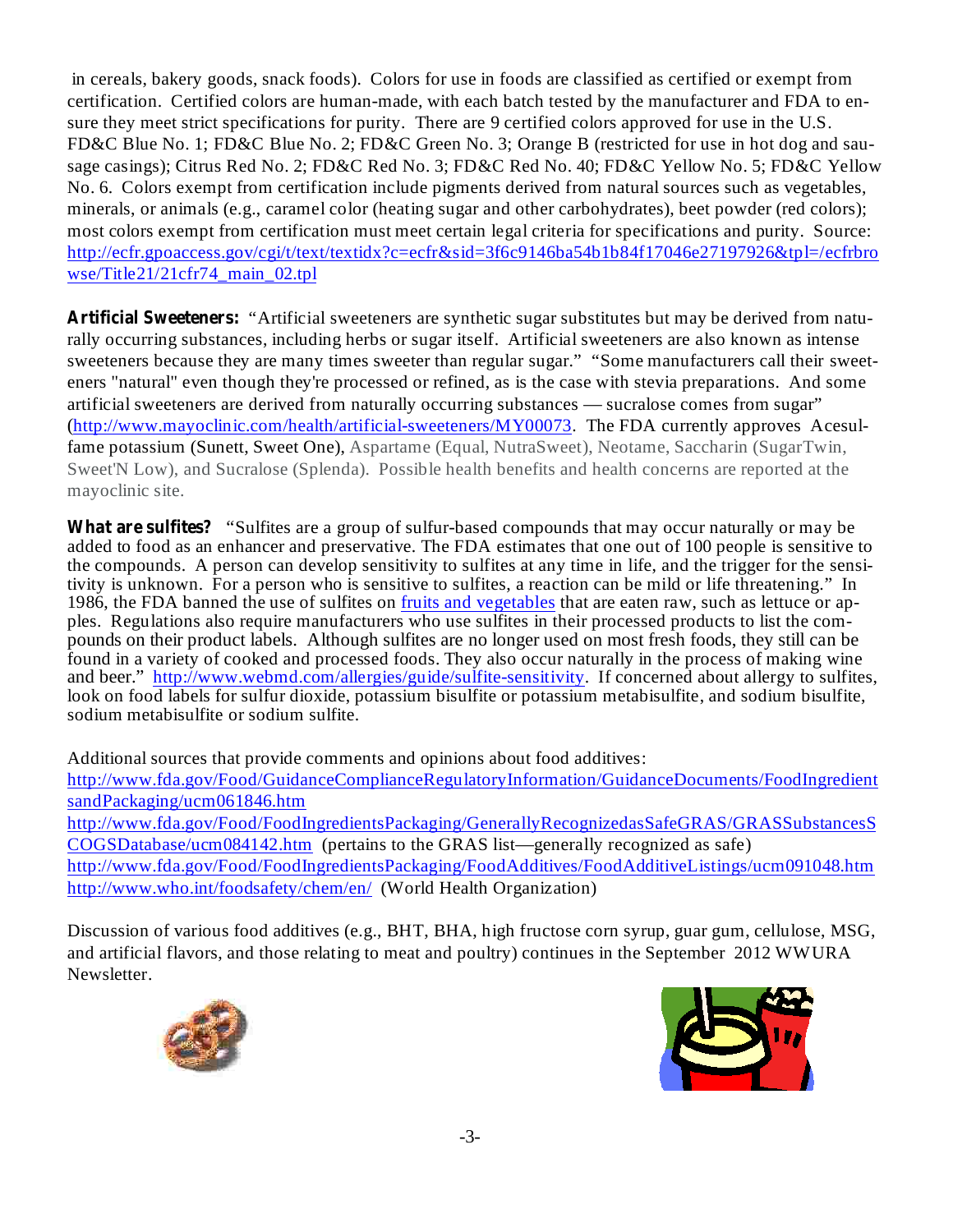## **Book Column Lynne Masland**

Summertime suggests light reading – what we used to call "beach reads" before we stopped indulging in long hours sitting in the sunshine. A friend recently recommended the mysteries of Canadian writer Louise Penny, whose eight books feature Inspector Arman Gamache of the Sûreté du Quebec and are set in the province of Quebec. In A Trick of the Light, named one the best crime novels of 2011 by the New York , a murder in the sleepy village of Three Pines shatters Clara Morrow's anticipation of her solo art *Times* show at Montreal's Museé. Set in Quebec City in deep winter, *Bury Your Dead* involves the murder of a man in an old library where the English citizens of Quebec safeguard their history. A Beautiful Mystery, Penny's latest book, due out in late August, centers around a murder in a remote monastery in Quebec where cloistered monks, who have taken vows of silence, have nonetheless become world famous for their glorious voices.

*The Hare with the Amber Eyes*, by Edmund de Waal, is an extraordinarily moving family memoir revolving around a collection of 264 Japanese netsuke, all that remains of his Ephrussi family's great wealth and 19<sup>th</sup> century banking empire. De Waal is a world famous ceramicist and descendent of the family fortune's founder, Charles Joachim Ephrussi, born in a stetl, who becomes a successful grain merchant in Odessa. Embarking on a detective search, De Waal traces five generations through Odessa, Vienna, post-War Japan and England, and the literary and art worlds of Paris, using the netsuke as a lodestone. Simply, yet elegantly, written, this book is a masterpiece and well worth reading

#### **WWURA MEMBERSHIP BENEFITS**

*WWURA membership brings you many special benefits.*

Three locally owned independent bookstores offer 10 percent discounts on purchases made using your current membership card for ID. They are:

**\*Eclipse Bookstore** , located in Fairhaven at 1104 11th Street

**\*Michael's Books** , located in downtown Bellingham at 109 Grand Avenue, ww.michaelsbooks.com. **\*Village Books** , located in Fairhaven at 1200 11th Street, www.villagebooks.comw

You also receive:

**\*Faculty/staff rates on equipment rentals at Western's Lakewood facility** on Lake Whatcom.

**\*Wilson Library** card for library privileges (show your WWURA card at the main checkout desk in Haggard Hall to apply).

**\*The WWURA newsletter** with listings of events, health news, and travel opportunities, as well as other items of interest to Western retirees.

Activities include:

**\*Fall, winter and spring luncheons** : a chance to get together with friend and hear a special speaker. **\*Retirement Banquet** : our annual meeting (in May) where we honor all WWU retirees from the previous academic year.

**\*Summer picnic/potluck** : a social get-together at Whatcom Falls Park.

**\*Opportunities for travel** : local day and overnight trips, USA, overseas--the WWURA Travel Committee welcomes suggestions as well as volunteers who are willing to help with planning and organization. If you've got a travel vision, we can help you make it happen.

**\*Interest groups:** we have bicycling, book group, bridge, informal dining, opera, skiing, and a writer's

group. What do you want? If you have an interest, there are probably other Western retirees who would like to join you, Use the WWURA network to put your idea into action.

**\*Travelogue dessert/potlucks** : travel the world without even leaving Bellingham. This series offer everything: good food, good friends, entertainment and educational presentations.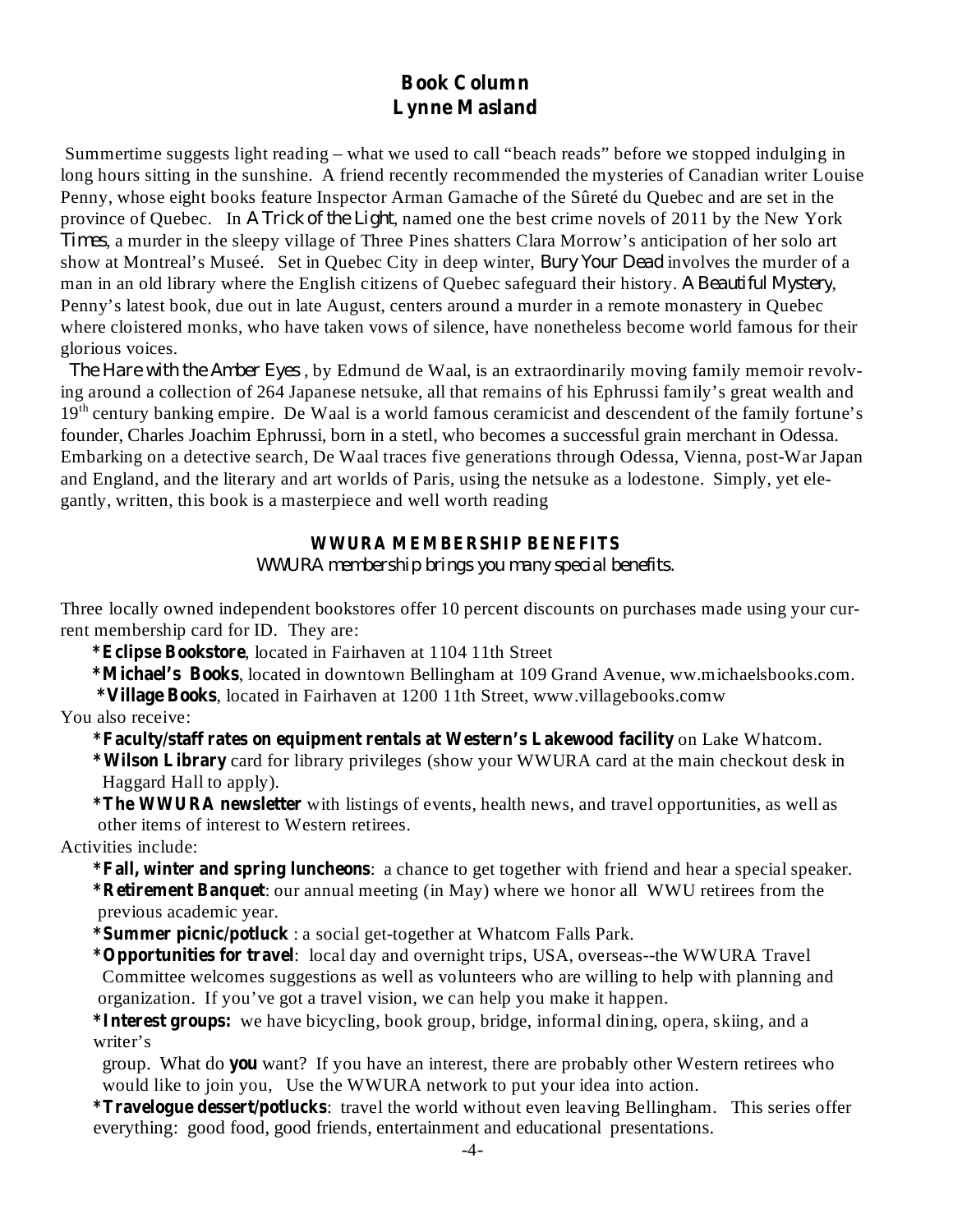# **WWURA Membership Renewal 2012-13**

To become a member of WWURA, check the appropriate box(es) and fill out the form below.

| Benefactor                                                                                                                                  | $$100.00$ plus                            |                                                                                                |
|---------------------------------------------------------------------------------------------------------------------------------------------|-------------------------------------------|------------------------------------------------------------------------------------------------|
| Contributing Membership \$50.00 plus<br><b>Sustaining Membership</b>                                                                        | \$25.00 plus                              |                                                                                                |
| Regular Membership                                                                                                                          | \$15.00                                   |                                                                                                |
| Pre-Retirement Membership\$ 15.00                                                                                                           |                                           |                                                                                                |
| Surviving Spouse \$ 6.00<br>Limited Income \$6.00                                                                                           |                                           |                                                                                                |
| New $2012-13$ retiree                                                                                                                       | \$5.00                                    |                                                                                                |
|                                                                                                                                             | Contribution to WWURA Scholarship fund \$ |                                                                                                |
| membership card will be available at the picnic.                                                                                            |                                           | A membership table will be at the picnic. If you renew your membership before the picnic, your |
| Please mail this application and check, made out to WWURA, to WWURA Membership,<br>c/o Kirsti Charlton, 1410 Grant St, Bellingham WA 98225. |                                           |                                                                                                |
|                                                                                                                                             |                                           |                                                                                                |
|                                                                                                                                             | <b>Biographical Information</b>           |                                                                                                |
|                                                                                                                                             |                                           |                                                                                                |
|                                                                                                                                             |                                           |                                                                                                |
|                                                                                                                                             |                                           |                                                                                                |
|                                                                                                                                             |                                           | EMAIL_______________________________YEAR RETIRED________________YEARS OF SERVICE________       |
|                                                                                                                                             |                                           |                                                                                                |
|                                                                                                                                             |                                           |                                                                                                |
|                                                                                                                                             |                                           |                                                                                                |
|                                                                                                                                             | <b>Reservation for the Picnic</b>         |                                                                                                |
|                                                                                                                                             |                                           | Number of reservations                                                                         |
| Mail to Barb Evans, 722 Everglade Rd., Bellingham WA 98225                                                                                  |                                           | (You can also call - telephone Barb at 650-9724 or email at barbandhoward@comcast.net)         |